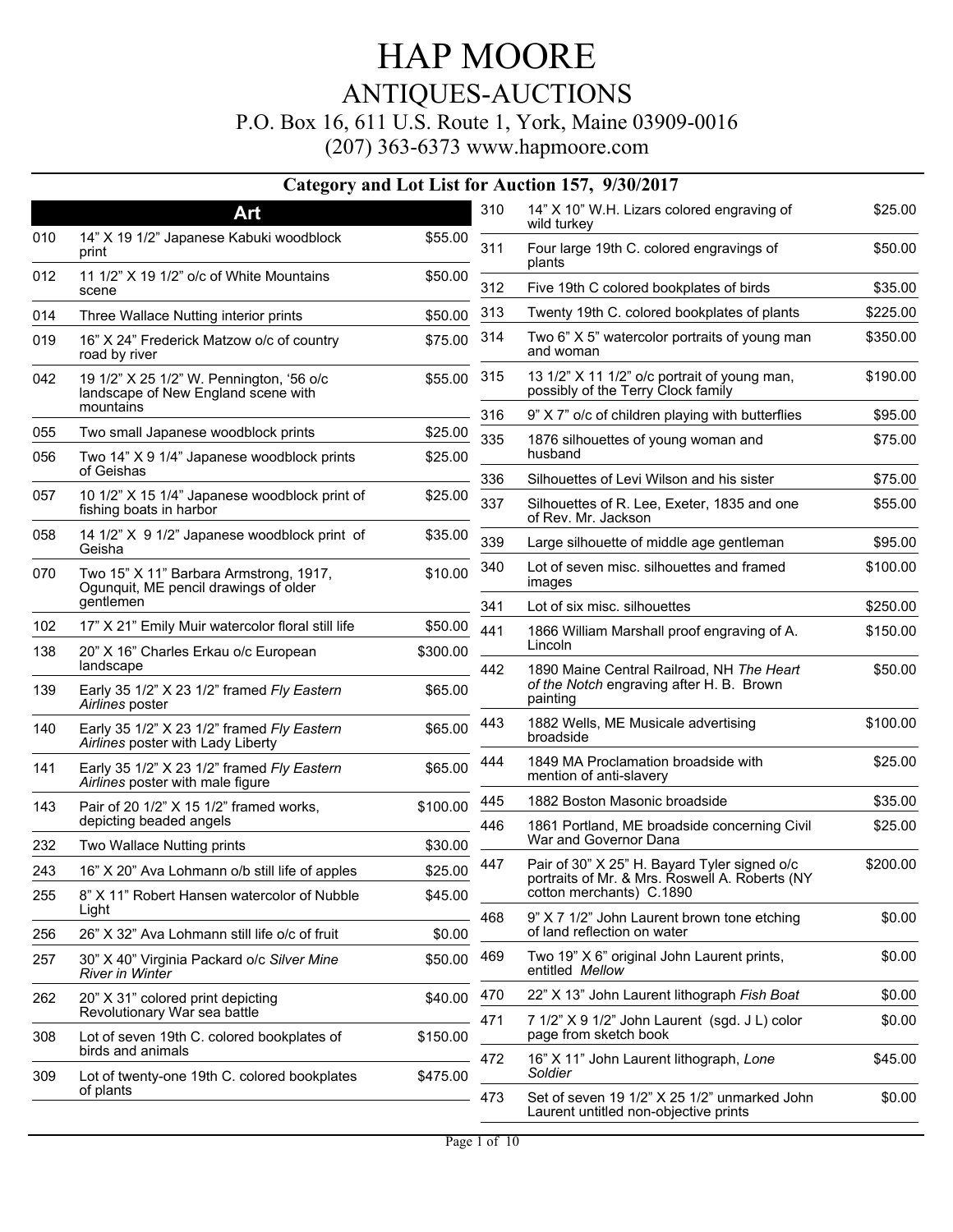# HAP MOORE ANTIQUES-AUCTIONS

#### P.O. Box 16, 611 U.S. Route 1, York, Maine 03909-0016

|     |                                                                                                              |                |     | Category and Lot List for Auction 157, 9/30/2017                                           |            |
|-----|--------------------------------------------------------------------------------------------------------------|----------------|-----|--------------------------------------------------------------------------------------------|------------|
| 477 | 21" X 25" Charles H. Woodbury C. 1900 o/c<br>scene of Perkins Cove, Ogunquit with<br>buildings and fishermen | \$5,100.00 285 |     | 108 pieces of Mason's Vista brown transfer<br>dinnerware                                   | \$100.00   |
| 478 | 21" X 26" Charles H. Woodbury o/c of Dog                                                                     | \$1,200.00     | 286 | 45 pieces of Royal Staffordshire Tonquin<br>brown transfer dinnerware                      | \$45.00    |
|     | Head Rock, Ogunguit, ME                                                                                      |                | 288 | 24" diameter Gien charger                                                                  | \$525.00   |
|     | <b>Books</b>                                                                                                 |                | 291 | 17" Capodimonte vase with human figural and<br>floral decoration                           | \$175.00   |
| 481 | 1771 Acts and Laws of His Majesty's                                                                          | \$400.00       | 301 | Flow blue dinner plate and covered sugar                                                   | \$30.00    |
|     | Province of New Hampshire and New<br>England                                                                 |                | 302 | Lot of 20th C. Asian motif ceramics                                                        | \$10.00    |
|     |                                                                                                              |                | 303 | 12" Asian motif covered jar                                                                | \$20.00    |
|     | China                                                                                                        |                | 438 | Pair of Nippon 17" covered jars                                                            | \$25.00    |
| 006 | English October motif chamber pitcher                                                                        | \$10.00        | 439 | 15" Asian footed covered jar with butterflies<br>and foo dog                               | \$125.00   |
| 007 | 5 1/2" Prattware pitcher with children                                                                       | \$35.00        |     |                                                                                            |            |
| 050 | Set of Franciscan Desert Rose dinnerware                                                                     | \$50.00        |     | <b>Clocks</b>                                                                              |            |
| 051 | Doulton - Lambeth decorated and inscribed<br>ale jug                                                         | \$45.00        | 065 | 88" Abel Hutchins, Concord, NH inlaid maple<br>tall clock                                  | \$1,300.00 |
| 122 | Red Cliff ironstone tureen with underplate and<br>ladle                                                      | \$45.00        | 169 | Sessions C.1900 mantle clock with pillars                                                  | \$25.00    |
| 131 | Minton 12" diameter floral decorated plant pot                                                               | \$25.00        | 171 | 44" carved walnut Victorian wall clock                                                     | \$125.00   |
| 132 | 11 1/2" Japanese vase with Geishas in a<br>landscape                                                         | \$10.00        | 221 | 77" mahogany Columbia tall case clock                                                      | \$100.00   |
| 145 | Limoges dessert set                                                                                          | \$10.00        | 252 | 96" David Weatherly, Phila., mahogany tall<br>case clock                                   | \$1,000.00 |
| 149 | 12" x 15" putti-decorated Victorian vase                                                                     | \$10.00        | 277 | 17" brass lighthouse form clock and                                                        | \$650.00   |
| 151 | English cracker jar and potpourri jar                                                                        | \$30.00        |     | barometer                                                                                  |            |
| 153 | Two Victorian genre-decorated vases                                                                          | \$10.00        | 331 | Continental late 19th C. wall clock with carved<br>detail                                  | \$100.00   |
| 154 | Hand-painted Limoges and Royal Worcester<br>dessert plates                                                   | \$30.00        | 374 | 19th C. pine tall case clock on button feet<br>with indistinct signature on back of works, | \$0.00     |
| 155 | Lot of 19th C. decorated china tableware                                                                     | \$25.00        | 375 | Bracket base birch tall case clock                                                         | \$800.00   |
| 157 | Eleven Bavarian dessert plates, two                                                                          | \$45.00        |     |                                                                                            |            |
|     | hand-painted German and two Meissen<br>reticulated serving plates                                            |                |     | <b>Decoys</b>                                                                              |            |
| 159 | 12" floral-decorated Nippon vase                                                                             | \$30.00        | 321 | Small bluebill duck decoy                                                                  | \$35.00    |
| 162 | Pair of 9" Crown Devon floral vases                                                                          | \$10.00        | 322 | Group of five Herbert Randall carved shore                                                 | \$275.00   |
| 164 | Eight 9 1/2" Shelley luncheon plates                                                                         | \$25.00        |     | birds                                                                                      |            |
| 185 | 21 1/2" Royal Bonn floral decorated vase                                                                     | \$50.00        | 323 | Wooden fish decoy                                                                          | \$125.00   |
| 190 | Large lot of Limoges china                                                                                   | \$100.00       | 324 | Miniature Ronald Holmes carved tufted<br>titmouse and H. Monk turned head shore bird       | \$65.00    |
| 191 | Lot of fancy German Victorian cups and<br>saucers                                                            | \$25.00        | 325 | Carved shorebird in feeding position                                                       | \$95.00    |
| 192 | Lot of mixed Continental china                                                                               | \$35.00        | 326 | Old carved merganser decoy                                                                 | \$500.00   |
| 195 | 12 1/2" Victorian floral ceramic ewer                                                                        | \$25.00        |     |                                                                                            | \$1,095.00 |
| 272 | Twelve Limoges and six Gilman & Collamore                                                                    | \$25.00        |     | <b>Dolls</b>                                                                               |            |
|     | pheasant plates                                                                                              |                | 076 | 19th C. Victorian walnut doll bed and cradle                                               | \$75.00    |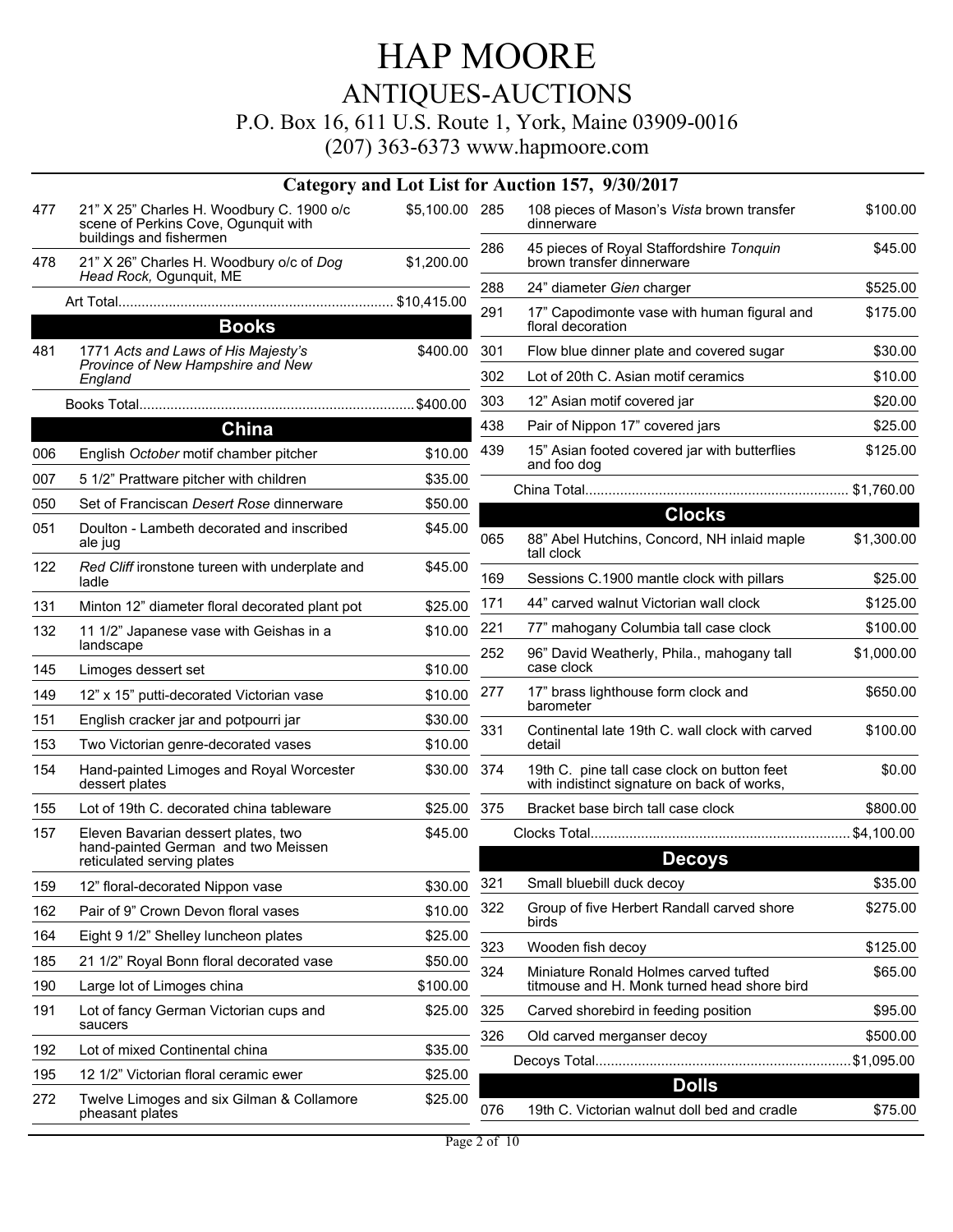|     |                                                                               |             |     | Category and Lot List for Auction 157, 9/30/2017                                              |            |
|-----|-------------------------------------------------------------------------------|-------------|-----|-----------------------------------------------------------------------------------------------|------------|
| 077 | Three dolls incl. Effanabee composition                                       | \$45.00 031 |     | Victorian oak hall mirror with fancy carved                                                   | \$125.00   |
| 099 | 24" A.M. bisque head doll                                                     | \$45.00     |     | crest                                                                                         |            |
| 100 | 18" bisque shoulder head doll with kid body                                   | \$45.00     | 035 | 37" bow front early 19th C. chest over rope<br>columns and turned legs                        | \$500.00   |
| 133 | Miniature doll carriage and doll                                              | \$45.00     | 037 | Curly maple turned leg stand with birdseye                                                    | \$90.00    |
| 134 | 30" bisque head sleep-eyed doll                                               | \$25.00     |     | maple drawer fronts                                                                           |            |
| 258 | 18" composition Sonja Henie doll                                              | \$10.00     | 040 | 19th C. small three slat ladder back Shaker<br>rocker                                         | \$35.00    |
| 259 | Five composition dolls incl. two pairs of twin<br>dolls                       | \$25.00     | 059 | Decorated Hitchcock armchair                                                                  | \$100.00   |
| 260 | Lot of five miniature composition dolls and<br>one china doll                 | \$10.00     | 060 | 38 1/2" pair of early 20th C. bamboo fern<br>stands                                           | \$280.00   |
|     |                                                                               | \$325.00    | 061 | 19th C spider leg octagonal top candlestand                                                   | \$45.00    |
|     | <b>Ephemera</b>                                                               |             | 062 | Early 19th C. ladder-back armchair                                                            | \$45.00    |
| 041 | 1717 handwritten inventory of Estate of Noah<br>Washbourne of Bridgewater     | \$175.00    | 075 | 37" X 18" X 36" 19th C paint-decorated Asian<br>storage cabinet                               | \$500.00   |
| 475 | 36" X 24" 1946 Boston Braves painted panel                                    | \$225.00    | 080 | 7' turned leg birch harvest table                                                             | \$1,000.00 |
|     | with Tommy Holmes in baseball field                                           |             | 081 | 78" X 36" X 15" glass-paneled mahogany<br>curio cabinet                                       | \$100.00   |
|     | <b>Ethnographic</b>                                                           |             | 082 | 31" X 20" shaped top walnut side table on                                                     | \$55.00    |
| 113 | 13 1/2" diameter Ortiz signed New Mexico                                      | \$55.00     |     | carved cabriole legs                                                                          |            |
|     | hand drum                                                                     |             | 083 | Mid 19th C. gilded settee and pair of<br>armchairs with carved crestwork                      | \$450.00   |
| 242 | Single Ojibwe Indian beaded moccasin and 6<br>1/2 in. Ojibwe basket           | \$10.00     | 084 | 47" X 27" 19th C. walnut two drawer flat top<br>writing desk on columned base                 | \$175.00   |
| 245 | Lot of American Indian arrow points and spear<br>point                        | \$25.00     | 085 | 40" X 27" 19th C. library table on rope twist<br>base and lion's head feet                    | \$600.00   |
| 251 | 19 1/2" American Indian beaded pipe bag                                       | \$625.00    | 086 | Heavy gauge cast brass fireside bucket                                                        | \$200.00   |
|     |                                                                               |             | 093 | Five drawer walnut Eureka Spool Silk cabinet                                                  | \$120.00   |
| 001 | <b>Furniture</b><br>48" diameter architectural mirror                         | \$100.00    | 098 | 63" Queen Anne flat top maple highboy with<br>fan - carved drawer                             | \$1,200.00 |
| 002 |                                                                               | \$500.00    | 103 | 42" tapered leg fruitwood drop leaf table                                                     | \$80.00    |
| 003 | Two drawer curly maple stand<br>33 1/2" two drawer pine server on high turned | \$300.00    | 114 | Grain-painted deck top 36" chest                                                              | \$200.00   |
|     | legs                                                                          |             | 135 | 45 in. bamboo-turned oak four tier bookstand                                                  | \$55.00    |
| 008 | 61" light green-painted bench                                                 | \$85.00     | 136 | Needlepoint covered Empire ottoman                                                            | \$10.00    |
| 009 | 34 1/2" carved Continental storage box                                        | \$190.00    | 137 | One drawer fruitwood tapered leg stand                                                        | \$45.00    |
| 020 | Two matching 32" X 12" sections of six<br>drawers each in old grey paint      | \$325.00    | 172 | 48" lamp base/pedestal with three maidens<br>base                                             | \$100.00   |
| 021 | 41" double canted pine 18th C. sea chest                                      | \$55.00     | 173 | Victorian enameled floral tripod stand with                                                   | \$150.00   |
| 022 | 36" 18th C. pine blanket chest                                                | \$110.00    |     | mother of pearl                                                                               |            |
| 024 | 18th C. old red door with six raised panels                                   | \$125.00    | 182 | Inlaid Victorian walnut medicine cabinet                                                      | \$75.00    |
| 029 | 28" X 13" 17 1/2" raised panel oak 18th C.<br>one drawer storage chest        | \$500.00    | 207 | 36" heavily carved and inlaid Victorian<br>mahogany desk on paw feet and inlaid side<br>chair | \$950.00   |
| 030 | 65" X 47" X 13" two drawer walnut bookcase<br>with burl panel                 | \$325.00    | 209 | Standing Victorian bookstand                                                                  | \$150.00   |
|     |                                                                               |             |     |                                                                                               |            |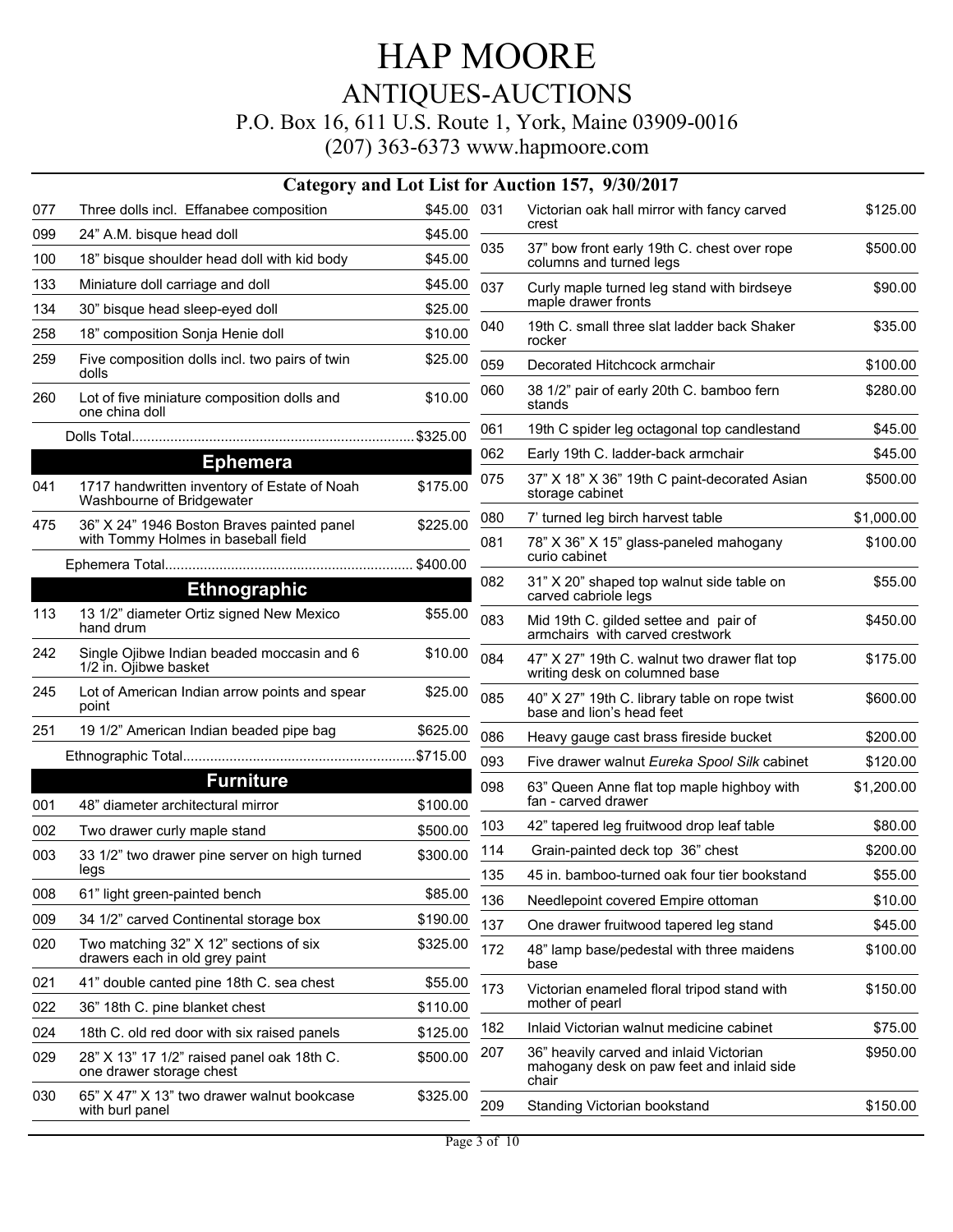|     |                                                                                          |            |     | Category and Lot List for Auction 157, 9/30/2017                                             |          |
|-----|------------------------------------------------------------------------------------------|------------|-----|----------------------------------------------------------------------------------------------|----------|
| 210 | 72 "fancy leaded glass corner cabinet                                                    | \$1,200.00 | 385 | Banister back side chair with buttock crest                                                  | \$125.00 |
| 222 | Full size C. 1900 mahogany bed with<br>rope-turned posts and pineapple carved<br>finials | \$325.00   | 386 | Three banister back side chairs with buttock<br>crest                                        | \$225.00 |
| 248 | 61" X 54" X 18" 18th C. raised panel<br>blue-painted settle bench                        | \$200.00   | 387 | Two banister back side chairs with shaped<br>crests                                          | \$100.00 |
| 249 | 63" mirrored Victorian walnut hall tree with<br>marble shelf                             | \$115.00   | 388 | Banister back armchair with down-turning<br>arms                                             | \$400.00 |
| 261 | Old blue 19th C ladder back rocker with down                                             | \$85.00    | 389 | Banister back armchair with fishtail crest                                                   | \$25.00  |
|     | - turning arms                                                                           |            | 390 | Banister back armchair with down-turning<br>arms and buttock crest                           | \$105.00 |
| 363 | 64" X 34" 19th C. two shelf stepback<br>cupboard with raised panel door                  | \$100.00   | 391 | 35" diameter maple and pine hutch table                                                      | \$250.00 |
| 364 | 63" Queen Anne maple highboy with original                                               | \$900.00   | 392 | One drawer birch tapered leg stand                                                           | \$70.00  |
|     | marking on back, January 18, 1797                                                        |            | 393 | 19" X 10" X 9" pine storage box                                                              | \$55.00  |
| 365 | 77" X 31" old red single door jelly cupboard                                             | \$300.00   | 394 | Child's late 19th C. Express wagon                                                           | \$85.00  |
| 366 | 53" X 36"18th C. maple bracket base five<br>graduated drawer chest                       | \$250.00   | 395 | 73" two part glazed top inlaid cabinet over<br>single drawer base                            | \$50.00  |
| 367 | 55" X 27" early 19th C. single door pine<br>cupboard on arched base                      | \$100.00   | 440 | 36" X 31" birdseye maple veneer mirror                                                       | \$200.00 |
| 368 | 36" 17th C. Continental oak storage box on<br>heavily carved bracket base                | \$200.00   | 451 | Paint-decorated 19th c. New England<br>washstand                                             | \$25.00  |
| 369 | Old red one drawer tapered leg stand                                                     | \$325.00   | 463 | Gilmanton, NH octagonal top tripod<br>candlestand with acanthus-carved post                  | \$600.00 |
| 370 | 43" X 24" pine stretcher base one drawer tap<br>table                                    | \$125.00   | 467 | Pair of 36 in. marble top inlaid storage<br>cabinets                                         | \$700.00 |
| 371 | Curly maple 19th C. one drawer tapered leg<br>stand                                      | \$45.00    |     |                                                                                              |          |
| 372 | 18th C. octagonal top splay leg candle stand                                             | \$25.00    |     | <b>General</b>                                                                               |          |
| 373 | 19th C. curly maple one drawer stand on                                                  | \$200.00   | 011 | Large lot of stone fruit                                                                     | \$425.00 |
| 376 | turned legs<br>Chippendale ribbon-back and pierced splat                                 | \$25.00    | 017 | 7 1/2" cast iron boot scraper depicting<br>Scituate, MA lighthouse                           | \$195.00 |
| 377 | back side chairs<br>Pierced splat back Chippendale side chair in                         | \$50.00    | 018 | 19th C 24" heart handle wash stick and 9 1/2"<br>lollipop style cookie press with M monogram | \$25.00  |
| 378 | original finish<br>Early ladder back armchair with out-turning                           | \$45.00    | 025 | Lot of 19th C. kitchen and household primitive<br>items                                      | \$100.00 |
|     | arms in old red                                                                          |            | 026 | 19th C. 7" X 4" X 8" house-form pierced iron                                                 | \$125.00 |
| 379 | Four slat sausage-turned armed rocker with<br>down turning arms                          | \$85.00    | 027 | animal carrier<br>27" X 12 1/2" center-handled wooden tool                                   | \$45.00  |
| 380 | Four slat ladder back armchair with down<br>turning arms                                 | \$75.00    | 036 | carrier<br>22" diameter 18th C. iron cauldron on four                                        | \$105.00 |
| 381 | 28" diameter snake leg mahogany candle<br>stand                                          | \$55.00    |     | raised feet                                                                                  |          |
| 382 | Early 19th C. ladder back child's highchair                                              | \$120.00   | 043 | Chopping bowl, splint gathering basket,<br>grain-painted deed box and hogscraper stick       | \$160.00 |
| 383 | Two banister back side chairs with buttock<br>crest                                      | \$225.00   | 045 | Lot of American household primitive<br>metalware and woodenware                              | \$65.00  |
| 384 |                                                                                          | \$205.00   | 047 | Lot of cloisonne and other Asian metalware                                                   | \$10.00  |
|     | Two banister back side chairs with shaped<br>crest                                       |            | 048 | Lot of misc. 19th C. pewter tableware                                                        | \$35.00  |
|     |                                                                                          |            |     |                                                                                              |          |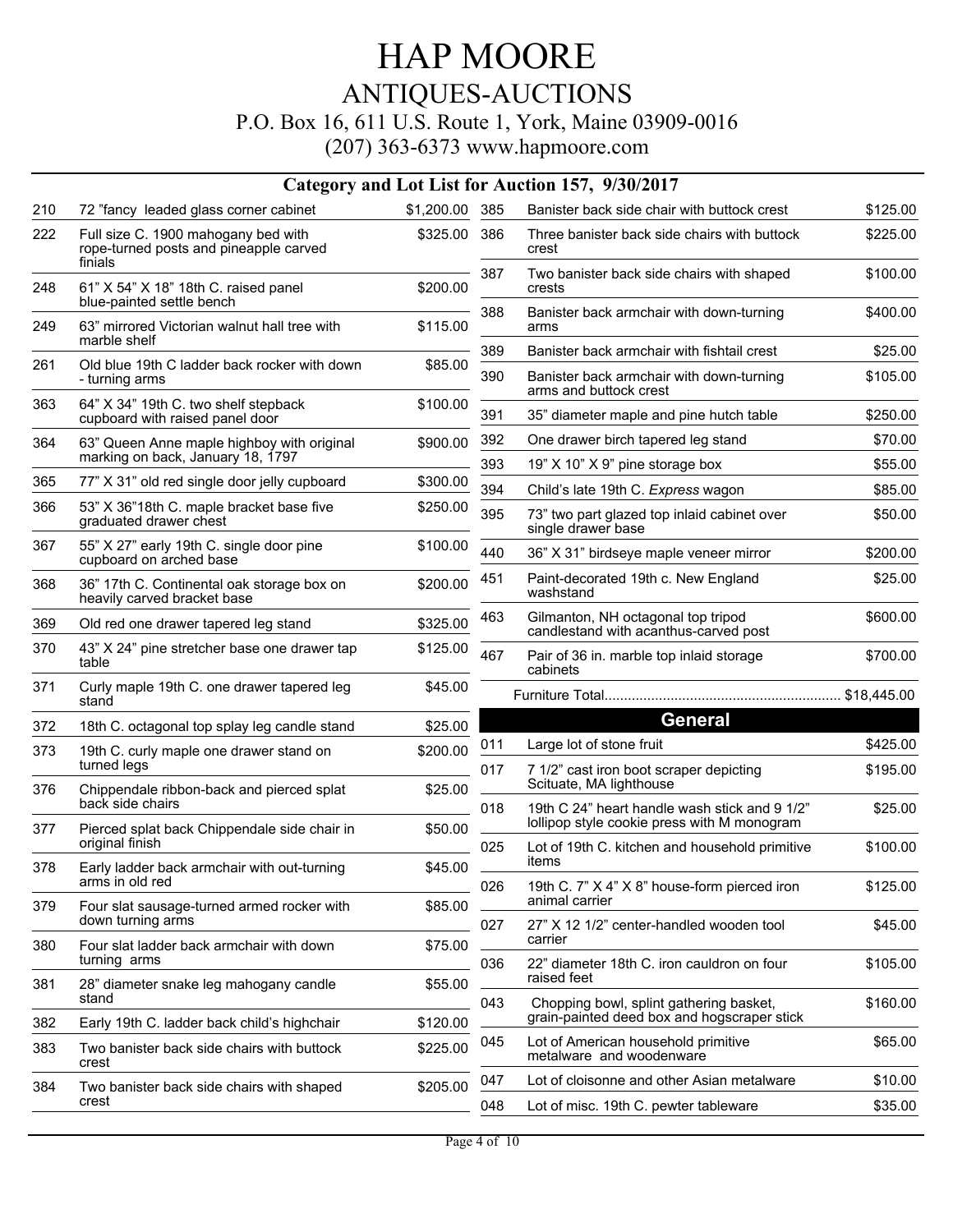|  | $(207)$ 363-6373 www.hapmoore.com |
|--|-----------------------------------|
|--|-----------------------------------|

|     | Category and Lot List for Auction 157, 9/30/2017                                     |             |     |                                                                       |          |  |  |
|-----|--------------------------------------------------------------------------------------|-------------|-----|-----------------------------------------------------------------------|----------|--|--|
| 049 | Three Cinnabar vases                                                                 | \$25.00 304 |     | Brass table armillary                                                 | \$55.00  |  |  |
| 054 | Large lot of Canton and other Chinese Export                                         | \$25.00     | 318 | Hanging 19th C. spoon rack with single                                | \$200.00 |  |  |
| 095 | Lot of misc. world china and pottery                                                 | \$25.00     |     | drawer below                                                          |          |  |  |
| 097 | Small lot of Victorian tableware                                                     | \$10.00     | 319 | Two gathering baskets with handles and small<br>slide lid box         | \$45.00  |  |  |
| 144 | Lot of Victorian framed and unframed beaded<br>items                                 | \$125.00    | 320 | Lot of misc. country woodenware                                       | \$150.00 |  |  |
|     |                                                                                      |             | 327 | Four floral and one cat cast iron doorstop                            | \$125.00 |  |  |
| 158 | Bradley & Hubbard 8 1/4" diameter figural<br>plaque and other metallic table items   | \$25.00     | 330 | Lot of copper and brass fireplace accessories                         | \$100.00 |  |  |
| 160 | 16" fancy Victorian dresser tray                                                     | \$75.00     | 333 | Haws long spout watering can                                          | \$100.00 |  |  |
| 161 | Small brass-mounted oak storage box and<br>cutout wall shelf                         | \$100.00    | 347 | 1887 presentation walking stick                                       | \$75.00  |  |  |
| 175 | Victorian bone-handled lady's parasol and                                            | \$30.00     | 348 | 19th c. metallic fireplace footman                                    | \$35.00  |  |  |
|     | fan                                                                                  |             | 349 | Three early cast iron fireplace pans and hot<br>water pot             | \$75.00  |  |  |
| 189 | Victorian waxed floral sculpture in glass dome                                       | \$55.00     | 350 | Fancy 18th C. twirling broiler                                        | \$100.00 |  |  |
| 193 | Two Victorian pickle casters, one with<br>pickle-form lid and figural feet           | \$85.00     | 351 | Small pair of heart-decorated andirons                                | \$20.00  |  |  |
| 196 | 18 1/2" fancy cast iron ewer on paw feet                                             | \$10.00     | 352 | Two 18th C. long-handled toasters and two                             | \$150.00 |  |  |
| 197 | Victorian brass inkstand and jewelry box                                             | \$10.00     |     | toasting forks                                                        |          |  |  |
| 198 | Lady's Victorian celluloid bureau set in fancy<br>box                                | \$150.00    | 353 | 18th C. center leg standing iron fireplace<br>toaster                 | \$65.00  |  |  |
| 200 | Mother of pearl inlaid wood wall pocket                                              | \$35.00     | 354 | 18th C. long-handled fireplace pot holder                             | \$85.00  |  |  |
| 211 | Hanging aneroid barometer and table<br>thermometer                                   | \$45.00     | 355 | Lot of wrought iron lighting and related<br>accessories               | \$95.00  |  |  |
| 212 | 19" 19th C. metallic vase with mask and<br>dolphin mounts                            | \$70.00     | 358 | Pair of 18th C. 27" gooseneck wrought iron<br>andirons                | \$65.00  |  |  |
| 214 | 30" fancy metallic floor vase with putti                                             | \$50.00     | 359 | Pair 18th C. 20" scroll top andirons                                  | \$25.00  |  |  |
|     |                                                                                      |             | 360 | Lot of five long-handled fireplace tools                              | \$70.00  |  |  |
| 215 | 24" framed Victorian hair sculpture                                                  | \$150.00    | 361 | 19" X 17" heart-decorated fireback                                    | \$500.00 |  |  |
| 216 | Boxed lady's Victorian fan                                                           | \$45.00     | 362 | 23 1/2" X 20" cast iron fireback                                      | \$200.00 |  |  |
| 233 | Fancy wall-mounted brass towel rail and<br>paper dispenser                           | \$75.00     | 396 | Lot of 19th C. pewter tableware                                       | \$205.00 |  |  |
| 238 | 1899 Ragged Neck Cottage, Rye NH family<br>fire bucket with scene of Whaleback Light | \$900.00    | 397 | Lot of seven various size fluted edge 19th C.<br>London pewter plates | \$50.00  |  |  |
| 292 | Lot of twenty pieces of stone fruit                                                  | \$225.00    | 398 | Five various size 19th C. pewter basins                               | \$25.00  |  |  |
| 293 | 11" X 8 1/2 oval iron firemark                                                       | \$50.00     | 399 | 14 1/2" TC, London 18th C. pewter basin                               | \$125.00 |  |  |
| 294 | 8" dome top floral painted sundries box                                              | \$115.00    | 400 | Seven various makers and sizes 18th and                               | \$55.00  |  |  |
| 295 | 10" 18th C. mahogany sundries box                                                    | \$85.00     |     | 19th C. English pewter plates                                         |          |  |  |
| 296 | 11" 18th C. mahogany sundries box                                                    | \$75.00     | 401 | Large lot of 18th & 19th C. misc. pewter<br>tableware                 | \$50.00  |  |  |
| 297 | 12" early 19th C. dome top birds-eye maple<br>veneer deed box                        | \$65.00     | 402 | Seven various size 18th & 19th C. pewter<br>plates and basin          | \$25.00  |  |  |
| 298 | 19th C hanging oak candle box                                                        | \$25.00     | 403 | Graduated group of small English pewter                               | \$50.00  |  |  |
| 300 | Pair 1899 dated James W. Bliss<br>green-painted fire buckets                         | \$550.00    | 404 | measures                                                              |          |  |  |
|     |                                                                                      |             |     | Five pewter ice cream molds                                           | \$125.00 |  |  |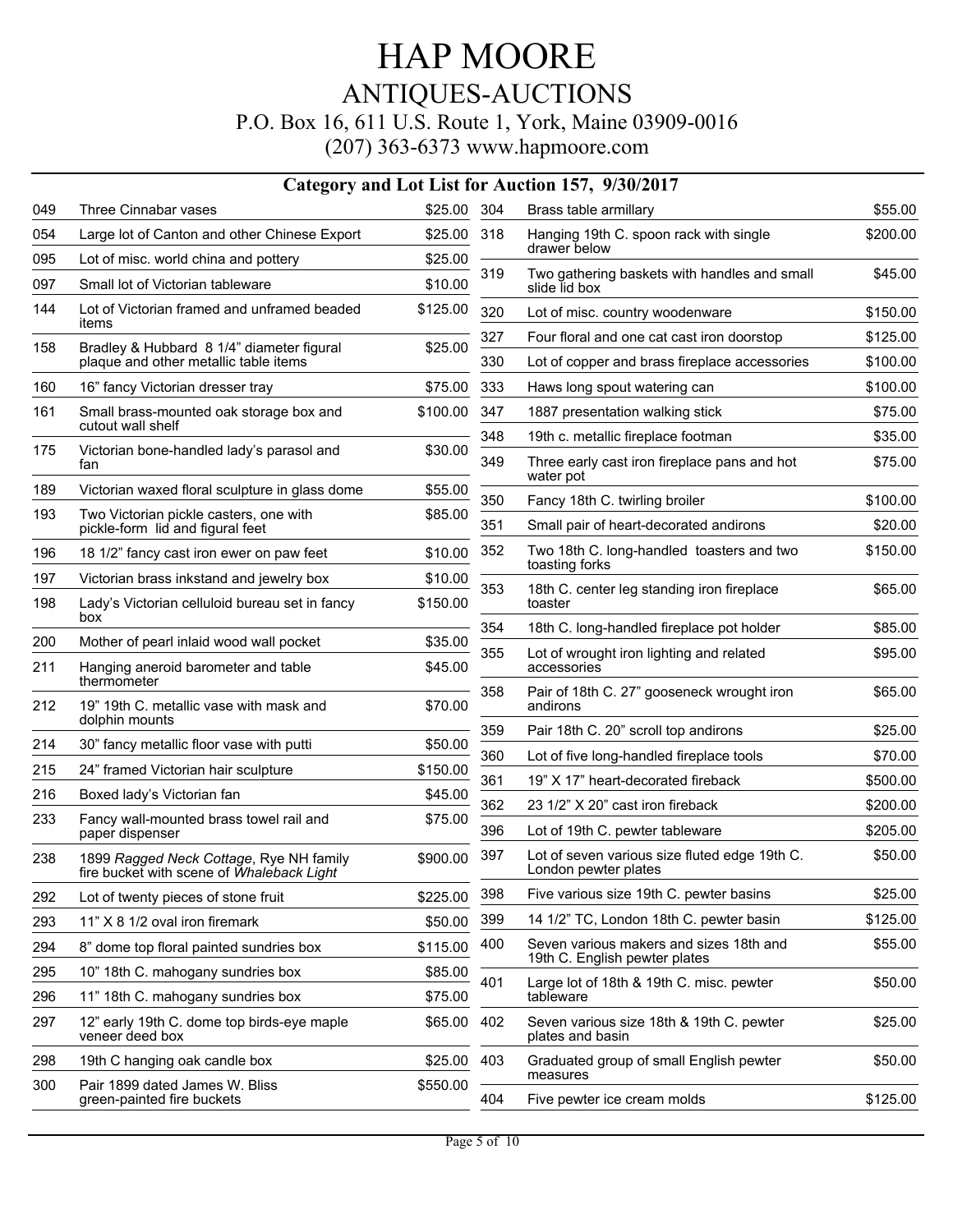|     |                                                                           |            |     | Category and Lot List for Auction 157, 9/30/2017                   |            |
|-----|---------------------------------------------------------------------------|------------|-----|--------------------------------------------------------------------|------------|
| 405 | Four lidded English pewter measures                                       | \$45.00    | 087 | Lot of mixed gold jewelry                                          | \$1,000.00 |
| 406 | Nine various size 18th & 19th C. pewter                                   | \$200.00   | 088 | Lot of gold filled jewelry                                         | \$420.00   |
|     | tankards and measures                                                     |            | 089 | Lot of sterling jewelry                                            | \$150.00   |
| 407 | Two 6" diameter pewter porringers                                         | \$25.00    | 090 | Lot of costume jewelry                                             | \$25.00    |
| 408 | Large 18th C. decorated lidded tankard and<br>two large capacity measures | \$200.00   | 091 | Lot of costume jewelry                                             | \$150.00   |
| 409 | 15" & 16 1/2" diameter early pewter chargers                              | \$100.00   | 092 | Lot of costume jewelry                                             | \$85.00    |
| 410 | English pewter ale pourer                                                 | \$35.00    | 123 | Two 14k wedding bands                                              | \$290.00   |
| 411 | 18th C. English pewter wine measure and                                   | \$55.00    | 124 | 18k lady's diamond solitaire ring                                  | \$160.00   |
|     | wood-handled pourer                                                       |            | 125 | Jade necklace and pearl necklace                                   | \$50.00    |
| 412 | Three 18th & 19th C. lidded pouring vessels                               | \$50.00    | 126 | Gold pin with diamonds                                             | \$280.00   |
| 414 | Graduated group of four 18th C. conical<br>pewter wine measures           | \$95.00    | 127 | 14k cameo, 14k bar pin and sterling earrings                       | \$160.00   |
| 415 | Dixon and another 19th c. pewter coffee pot                               | \$55.00    | 128 | Lot of sterling jewelry                                            | \$55.00    |
| 416 | Graduated set of four Josef Sichart German<br>pewter measures             | \$55.00    | 142 | Small lot of sterling jewelry and butter knife<br>and gold jewelry | \$360.00   |
| 425 | Lot of 18th c. fireplace crane ironware                                   | \$125.00   | 178 | Lot of misc. lady's gold jewelry                                   | \$510.00   |
| 464 | Two old red Shaker berry pails                                            | \$550.00   | 179 | Lot of sterling jewelry                                            | \$65.00    |
| 465 | Early cast iron water kettle                                              | \$20.00    | 180 | 14k Elgin pocket watch                                             | \$520.00   |
| 466 | 6" early 19th c. hide-covered sundries box                                | \$25.00    | 217 | 14k lady's bracelet with stones                                    | \$425.00   |
| 476 | Two 18th C. medical fleems                                                | \$165.00   | 218 | Two 14k necklaces with stones                                      | \$80.00    |
| 479 | Lot of early latches and strap hinges                                     | \$100.00   | 219 | 14k necklace and ring and 10k ring                                 | \$290.00   |
| 480 | Michael Fellows" (1782) old green Brentwood,                              | \$250.00   | 220 | 18k bracelet                                                       | \$290.00   |
|     | NH deed box with two interior drawers                                     |            | 230 | Two gold charm bracelets, 14k brooch and                           | \$1,200.00 |
| 484 | Metallic Chinese 6 1/2" statue of Buddha                                  | \$75.00    |     | 10k ring                                                           |            |
|     |                                                                           | \$9,870.00 | 234 | Two 14k rings                                                      | \$135.00   |
|     | <b>Glass</b>                                                              |            | 236 | Small lot of costume jewelry                                       | \$60.00    |
| 108 | Six 8" green fern design dessert plates                                   | \$10.00    | 237 | 18k American Watch Co. pocket watch                                | \$2,050.00 |
| 129 | 10" tall by 7" diameter Arts & Crafts period                              | \$50.00    | 253 | Small lot of sterling jewelry and 10k bracelet                     | \$205.00   |
|     | indistinctly signed etched green vase                                     |            | 263 | Zuki needlepoint squash blossom necklace                           | \$175.00   |
| 156 | Lot of enameled and decorated Victorian<br>glass and small etched epergne | \$50.00    | 264 | Squash blossom necklace                                            | \$125.00   |
| 165 | 21" fancy green Victorian four vase epergne                               | \$175.00   | 265 | Oyster shell and turquoise necklace                                | \$20.00    |
| 166 | Two 14" fancy Victorian colored glass vases                               | \$25.00    | 266 | Two white shell ceremonial necklaces                               | \$25.00    |
| 184 | Pair of 9 1/2" cameo lustres                                              | \$25.00    | 267 | Coral and turquoise necklace                                       | \$20.00    |
| 194 | Lot of fancy 19th C. decorated glassware                                  | \$65.00    | 268 | Three fetish necklaces                                             | \$25.00    |
|     |                                                                           | \$400.00   | 269 | Four Heshi beads necklaces                                         | \$25.00    |
|     | <b>Jewelry</b>                                                            |            | 270 | Six sterling rings with stones (some signed)                       | \$175.00   |
| 069 | Small lot of sterling jewelry and costume<br>watches                      | \$25.00    | 271 | Lot of Southwest sterling jewelry (some<br>signed)                 | \$180.00   |
| 071 | Lot of designer sterling jewelry                                          | \$70.00    | 273 | Lot of gold charms and 14k black onyx brooch                       | \$4,200.00 |
|     |                                                                           |            |     |                                                                    |            |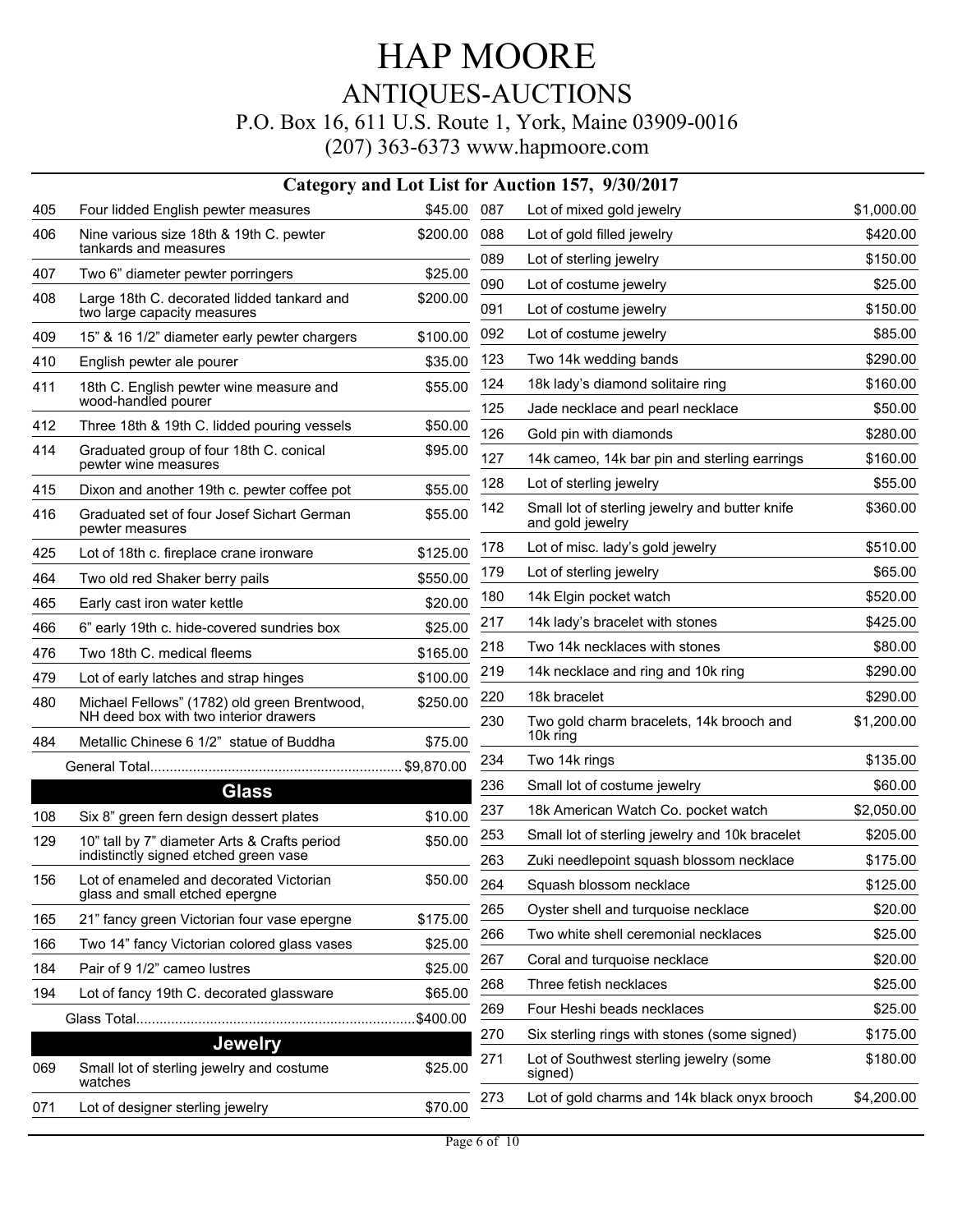|     | Category and Lot List for Auction 157, 9/30/2017                   |                |                                             |                                                                                |          |  |  |  |
|-----|--------------------------------------------------------------------|----------------|---------------------------------------------|--------------------------------------------------------------------------------|----------|--|--|--|
| 274 | Gold charm bracelet                                                | \$1,400.00 167 |                                             | Pair of mirrored Victorian table candelabra on<br>marble bases                 | \$45.00  |  |  |  |
| 276 | 14k bar pin                                                        | \$75.00        |                                             | Pair of 22 in. Victorian brass-framed and                                      |          |  |  |  |
| 279 | Lady's 14k and diamond ring                                        | \$250.00       | 168                                         | mirrored candle sconces with dolphins                                          | \$70.00  |  |  |  |
| 280 | Lady's 18k and diamond by-pass ring                                | \$175.00       | 170                                         | Hanging swirled ruby glass fluid light fixture                                 | \$150.00 |  |  |  |
| 281 | Lady's 14k and diamond ring                                        | \$150.00       | 174                                         | Fancy two light Victorian candelabra with                                      | \$20.00  |  |  |  |
| 282 | Lot of misc. gold jewelry                                          | \$675.00       |                                             | center vase                                                                    |          |  |  |  |
| 283 | One 14k and one 18k wedding band                                   | \$350.00       | 183                                         | Three light Victorian table candelabra with<br>figures                         | \$35.00  |  |  |  |
| 284 | Lot of sterling and costume jewelry                                | \$50.00        | 186                                         | Crystal fruit basket table lamp                                                | \$115.00 |  |  |  |
| 429 | Lady's18k and diamond ring                                         | \$425.00       | 187                                         | 32" figural cast metal table lamp signed                                       | \$50.00  |  |  |  |
| 430 | One dollar coin pendant                                            | \$15.00        |                                             | <b>Collecion Francaise</b>                                                     |          |  |  |  |
| 431 | Lady's ruby and diamond 14k ring                                   | \$150.00       | 188                                         | Prismed C. 1900 hanging light fixture                                          | \$110.00 |  |  |  |
| 432 | Blue sapphire and diamond 14k ring                                 | \$125.00       | 199                                         | Bisque horse-drawn coach table lamp on<br>metallic base                        | \$50.00  |  |  |  |
| 433 | 14k Baume & Mercier lady's wristwatch                              | \$185.00       | 201                                         | 66" six light female figural floor lamp                                        | \$100.00 |  |  |  |
| 455 | Native American sterling necklace and belt                         | \$50.00        | 202                                         | 65" Victorian rope-twist floor lamp with fancy                                 | \$100.00 |  |  |  |
| 456 | One shell necklace with turquoise                                  | \$25.00        |                                             | silk shade                                                                     |          |  |  |  |
| 457 | Three turquoise and coral necklaces                                | \$45.00        | 203                                         | 59" figural brass floor lamp on marble base<br>with fancy silk Victorian shade | \$200.00 |  |  |  |
| 458 | Turquoise and coral necklace                                       | \$40.00        |                                             |                                                                                |          |  |  |  |
| 459 | Two American Indian shell necklaces                                | \$45.00        | 204                                         | 65" fancy brass floor lamp with glass shade                                    | \$45.00  |  |  |  |
| 460 | Three 14k rings and gold-filled pocket watch                       | \$290.00       | 205                                         | 29" wooden rope-twist lamp on wood stand                                       | \$125.00 |  |  |  |
| 483 | Lot of costume and sterling jewelry                                | \$285.00       | 206                                         | 53" Victorian floor lamp with wrought iron<br>base                             | \$55.00  |  |  |  |
|     |                                                                    | 208            | Fancy Victorian cast metal hanging kerosene | \$25.00                                                                        |          |  |  |  |
|     | <b>Lighting</b>                                                    |                |                                             | fixture                                                                        |          |  |  |  |
| 013 | 25" and 20" fancy brass table lamps with                           | \$250.00       | 213                                         | Bradley & Hubbard brass and iron table lamp                                    | \$65.00  |  |  |  |
| 015 | landscape-painted shades<br>44 in. fancy Victorian six light brass | \$150.00       | 239                                         | Blue slag glass table lamp with 18 1/2" six<br>panel shade                     | \$350.00 |  |  |  |
|     | chandelier, converted gas to electric                              |                | 240                                         | Tan slag glass table lamp with 18 1/2" six<br>panel shade                      | \$250.00 |  |  |  |
| 044 | Lot of 19th C. brass candlesticks                                  | \$25.00        |                                             |                                                                                |          |  |  |  |
| 046 | 19th C. double burner pewter whale oil lamp                        | \$45.00        | 241                                         | 21" brass column table lamp with 16" stained<br>glass shade                    | \$175.00 |  |  |  |
| 053 | Lot of 19th C. glass lighting, candlesticks and<br>tableware       | \$45.00        | 287                                         | 24" fancy Victorian brass candelabra                                           | \$115.00 |  |  |  |
| 064 | Circa 1900 fancy brass-based<br>reverse-painted table lamp         | \$275.00       | 289                                         | Pair of Sandwich type 19th C. pressed glass<br>fluid lamps                     | \$45.00  |  |  |  |
| 111 | 57" bronze Handel floor lamp                                       | \$275.00       | 290                                         | Pair of 9" cranberry font 19th C. fluid lamps                                  | \$105.00 |  |  |  |
| 112 | Cast metal desk lamp with cylinder shade                           | \$115.00       | 305                                         | Pair of flint glass whale oil lamps and another                                | \$75.00  |  |  |  |
| 130 | Dale Tiffany table lamp with 25" diameter rose                     | \$500.00       | 306                                         | Two 19th C. brass fluid-burning hand lamps                                     | \$85.00  |  |  |  |
|     | motif shade                                                        |                | 307                                         | 19th C. 12" copper candle lamp                                                 | \$20.00  |  |  |  |
| 146 | Fancy hanging brass and jeweled fluid lamp                         | \$150.00       | 328                                         | Single light 19th C. brass student lamp                                        | \$95.00  |  |  |  |
| 147 | Fancy Victorian brass candle lamp with<br>jeweled shade            | \$25.00        | 329                                         | Miller adjustable brass candle lamp                                            | \$145.00 |  |  |  |
| 150 | Silver-plated 8 1/2" footed table lamp base                        | \$10.00        | 332                                         | Pair of ceramic table lamps with Asian motif                                   | \$25.00  |  |  |  |
|     |                                                                    |                |                                             |                                                                                |          |  |  |  |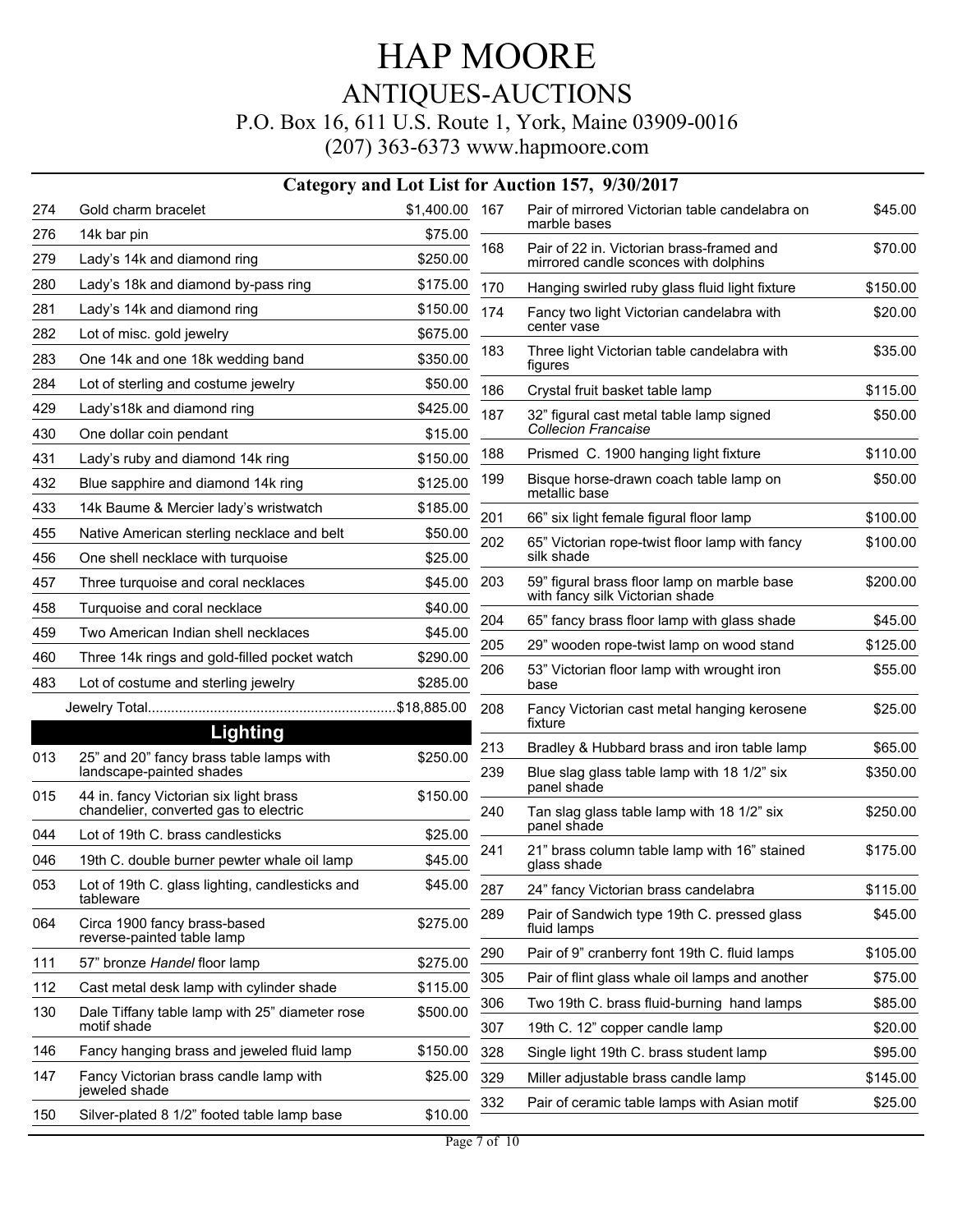|     |                                                                                       |              |     | Category and Lot List for Auction 157, 9/30/2017                                            |            |
|-----|---------------------------------------------------------------------------------------|--------------|-----|---------------------------------------------------------------------------------------------|------------|
| 334 | Six candle hanging pewter fixture                                                     | \$105.00 052 |     | Small Staffordshire salt-glazed teapot and                                                  | \$35.00    |
| 356 | 41 1/2" standing wrought iron candle stand                                            | \$45.00      |     | decorated 19th C. pitcher                                                                   |            |
| 357 | 32" 18th C. standing wooden candle stand                                              | \$300.00     | 110 | Three Dolorita Chavez, San Domingo brown<br>pottery bowls                                   | \$25.00    |
| 413 | Nine 18th & 19th C. fluid and fat lamps                                               | \$225.00     | 119 | Glit Island nine piece pottery wine set                                                     | \$100.00   |
| 417 | Two 19th C. 14"pewter fluid lamps                                                     | \$325.00     | 120 | Glit Island pottery pitcher with eight handled                                              | \$50.00    |
| 418 | Lot of four 18th & 19th C. pewter fluid lamps                                         | \$200.00     |     | cups                                                                                        |            |
| 419 | Pair of 19th C. mirrored sconces                                                      | \$100.00     | 317 | Four American redware crocks with interior<br>glaze                                         | \$75.00    |
| 420 | 10 1/2" wrought iron rush/candle holder on<br>wood mount                              | \$250.00     |     |                                                                                             |            |
| 421 | 8 1/2" 18th C. wrought iron rush/candle holder                                        | \$275.00     |     | <b>Rug</b>                                                                                  |            |
| 422 | 18th C. 12" wooden spiral double candle                                               | \$175.00     | 038 | 9"*" X 6'3" Oriental rug                                                                    | \$100.00   |
|     | stand                                                                                 |              | 039 | 11'2" X 7'8" Oriental rug                                                                   | \$200.00   |
| 423 | Early 19th C. spiral wire candle stand on<br>wood mount                               | \$105.00     | 072 | 49" X 31" Turkish scatter rug                                                               | \$250.00   |
| 424 | Five 18th C. fat and candle lights                                                    | \$225.00     | 073 | 66" X 39" Caucasian scatter rug                                                             | \$200.00   |
| 452 | Landscape reverse-painted table lamp                                                  | \$300.00     | 074 | 64" X 46" Caucasian scatter rug                                                             | \$400.00   |
| 454 | Victorian brass kerosene table lamp on fancy<br>iron base                             | \$55.00      | 104 | 46" X 67" mid 19th C. hooked rug depicting<br>pocket watch entitled Time by Rachel Mitchell | \$400.00   |
|     |                                                                                       |              | 105 | 7'3" X 5'4" silk rug with floral and vine design                                            | \$10.00    |
|     | <b>Marine</b>                                                                         |              | 106 | 9'8" X 3'7" Caucasian Oriental rug                                                          | \$1,600.00 |
|     | 4" diameter brass engine room steering disc                                           | \$55.00      | 246 | 7'9" X 4'7" Caucasian oriental rug                                                          | \$1,000.00 |
| 254 | from US submarine S-4 sunk 1927                                                       |              | 247 | 9'2" X 4'7" Caucasian oriental rug                                                          | \$1,050.00 |
|     |                                                                                       |              | 474 | 12' X 18' Keshan oriental rug                                                               | \$1,100.00 |
|     | <b>Military</b>                                                                       |              |     |                                                                                             |            |
| 461 | Post Civil War ROTC blue jacket and MHS<br>kepi belonging to 19th c. veteran, Whitney | \$100.00     | 033 | <b>Silver</b><br>Very fancy 24" X 19" 19th C. silver-plated                                 |            |
|     |                                                                                       | \$100.00     |     | serving tray                                                                                | \$25.00    |
|     | <b>Musical</b>                                                                        |              | 034 | Two small fancy silver-plated fully rigged ship<br>models                                   | \$525.00   |
| 462 | 19th C. Conn double bell brass horn                                                   | \$325.00     | 063 | Fancy pair of 23" Barbour silver-plated<br>candelabra                                       | \$265.00   |
|     | <b>Photography</b>                                                                    |              | 067 | 10" crab-decorated sterling serving spoon                                                   | \$10.00    |
| 094 | Three 19th C photograph cases                                                         | \$20.00      | 068 | Lot of misc. sterling flatware                                                              | \$360.00   |
|     |                                                                                       | \$20.00      | 096 | Pair of weighted sterling candlesticks                                                      | \$35.00    |
|     | <b>Postcards</b>                                                                      |              | 101 | Lot of misc. sterling flatware and bowls                                                    | \$275.00   |
| 482 | Two old Portsmouth area postcard albums                                               | \$125.00     | 107 | Two sterling bowls and pair of weighted<br>candlesticks                                     | \$150.00   |
|     |                                                                                       | \$125.00     | 109 | Three pairs weighted sterling candlesticks                                                  | \$25.00    |
| 005 | <b>Pottery</b><br>Wheeler, Boston. two gallon decorated crock                         | \$105.00     | 115 | Sterling flatware set and silver-edged crystal<br>bowl                                      | \$580.00   |
| 016 | 6" tall double earthworm mocha pitcher                                                | \$175.00     | 116 | Sterling flatware service for twelve                                                        | \$1,450.00 |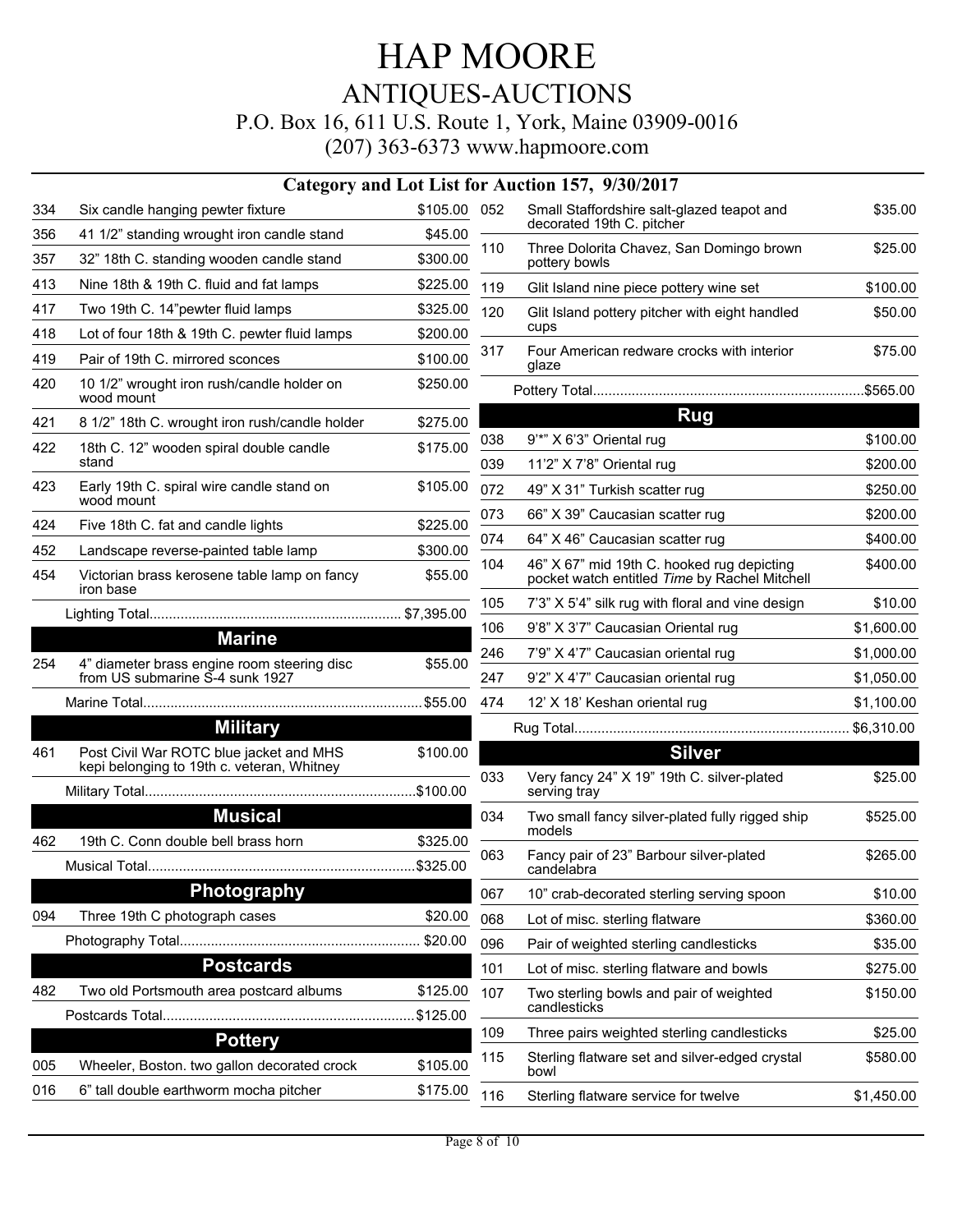|     | Category and Lot List for Auction 157, 9/30/2017                        |             |            |                                    |                    |  |  |
|-----|-------------------------------------------------------------------------|-------------|------------|------------------------------------|--------------------|--|--|
| 118 | Small lot of sterling serving utensils                                  | \$100.00    |            |                                    | <b>Tools</b>       |  |  |
| 152 | Victorian silverplate-mounted center bowl and<br>pickle caster          | \$95.00     | 500        | <b>Tool Lot</b>                    | \$7,000.00         |  |  |
| 163 | Fancy Victorian pressed glass cracker jar on                            | \$75.00     | 501        | <b>Tool Lot</b>                    | \$1,000.00         |  |  |
|     | footed silver-plated mount                                              |             | 502        | <b>Tool Lot</b>                    | \$250.00           |  |  |
| 176 | Set of Gorham sterling flatware                                         | \$760.00    | 503        | <b>Tool Lot</b>                    | \$10.00            |  |  |
| 177 | Lot of misc. sterling, coin and silver-plated<br>tableware              | \$450.00    | 504        | <b>Tool Lot</b>                    | \$140.00           |  |  |
| 181 | Set of Towle Chippendale sterling flatware                              | \$425.00    | 505        | <b>Tool Lot</b>                    | \$50.00            |  |  |
| 223 | Lot of sterling jewelry and other items                                 | \$70.00     | 506        | <b>Tool Lot</b>                    | \$30.00            |  |  |
| 224 | Sterling service for twelve of Gorham flatware                          | \$1,150.00  | 507        | <b>Tool Lot</b>                    | \$240.00           |  |  |
| 225 | Sterling service for ten of Gorham flatware                             | \$850.00    | 508        | <b>Tool Lot</b>                    | \$50.00            |  |  |
| 226 | Lot of misc. sterling serving utensils                                  | \$335.00    | 509        | <b>Tool Lot</b>                    | \$95.00            |  |  |
| 227 | Lot of International Sterling sterling flatware                         | \$1,060.00  | 510        | <b>Tool Lot</b>                    | \$75.00            |  |  |
| 228 | Set of sterling flatware and sterling cup                               | \$1,100.00  | 511        | <b>Tool Lot</b>                    | \$10.00            |  |  |
| 229 | Five piece Bigelow & Kennard sterling<br>tea/coffee set                 | \$1,000.00  | 512<br>513 | <b>Tool Lot</b><br><b>Tool Lot</b> | \$55.00<br>\$55.00 |  |  |
| 244 | Lot of sterling tableware and weighted                                  | \$490.00    | 514        | <b>Tool Lot</b>                    | \$10.00            |  |  |
|     | candlesticks                                                            |             | 515        | <b>Tool Lot</b>                    | \$10.00            |  |  |
| 250 | Lot of Towle Chippendale sterling flatware<br>and weighted candlesticks | \$150.00    | 516        | <b>Tool Lot</b>                    | \$65.00            |  |  |
| 278 | Lot of misc. sterling tableware                                         | \$65.00     | 517        | <b>Tool Lot</b>                    | \$60.00            |  |  |
| 342 | Set of Wallace sterling flatware and misc.                              | \$1,100.00  | 518        | <b>Tool Lot</b>                    | \$145.00           |  |  |
|     | sterling pieces                                                         |             | 519        | <b>Tool Lot</b>                    | \$20.00            |  |  |
| 343 | Fancy sterling water pitcher                                            | \$675.00    | 520        | <b>Tool Lot</b>                    | \$65.00            |  |  |
| 344 | Six pieces of Prima (Denmark) N.S. tableware                            | \$10.00     | 521        | <b>Tool Lot</b>                    | \$215.00           |  |  |
| 345 | Small lot of .800 silver tableware                                      | \$325.00    | 522        | <b>Tool Lot</b>                    | \$215.00           |  |  |
| 346 | Five piece .800 silver coffee/tea service on<br>.800 silver tray        | \$1,275.00  | 523        | <b>Tool Lot</b>                    | \$100.00           |  |  |
| 437 | Silver overlay wine bottle and coaster                                  | \$65.00     | 524        | <b>Tool Lot</b>                    | \$50.00            |  |  |
| 453 | Set of sterling flatware, Alvin pattern                                 | \$420.00    | 525        | <b>Tool Lot</b>                    | \$145.00           |  |  |
| 485 | Set of Gorham Lyric sterling flatware                                   | \$1,360.00  | 526        | <b>Tool Lot</b>                    | \$200.00           |  |  |
| 486 | Lot of misc. sterling flatware                                          | \$650.00    | 527        | <b>Tool Lot</b>                    | \$55.00            |  |  |
| 487 | Set of sterling flatware                                                | \$545.00    | 528        | <b>Tool Lot</b>                    | \$35.00            |  |  |
| 488 | Lot of misc. sterling flatware                                          | \$350.00    | 529        | <b>Tool Lot</b>                    | \$185.00           |  |  |
|     |                                                                         | \$18,650.00 | 530        | <b>Tool Lot</b>                    | \$25.00            |  |  |
|     | <b>Textiles &amp; Clothing</b>                                          |             | 531        | <b>Tool Lot</b>                    | \$70.00            |  |  |
| 448 | 53" X 50" 1908 W. H. Taft campaign textile                              | \$325.00    | 532        | <b>Tool Lot</b>                    | \$105.00           |  |  |
|     | representing Roosevelt's support                                        |             | 533        | <b>Tool Lot</b>                    | \$350.00           |  |  |
|     |                                                                         |             | 534        | <b>Tool Lot</b>                    | \$25.00            |  |  |
|     |                                                                         |             | 535        | <b>Tool Lot</b>                    | \$35.00            |  |  |